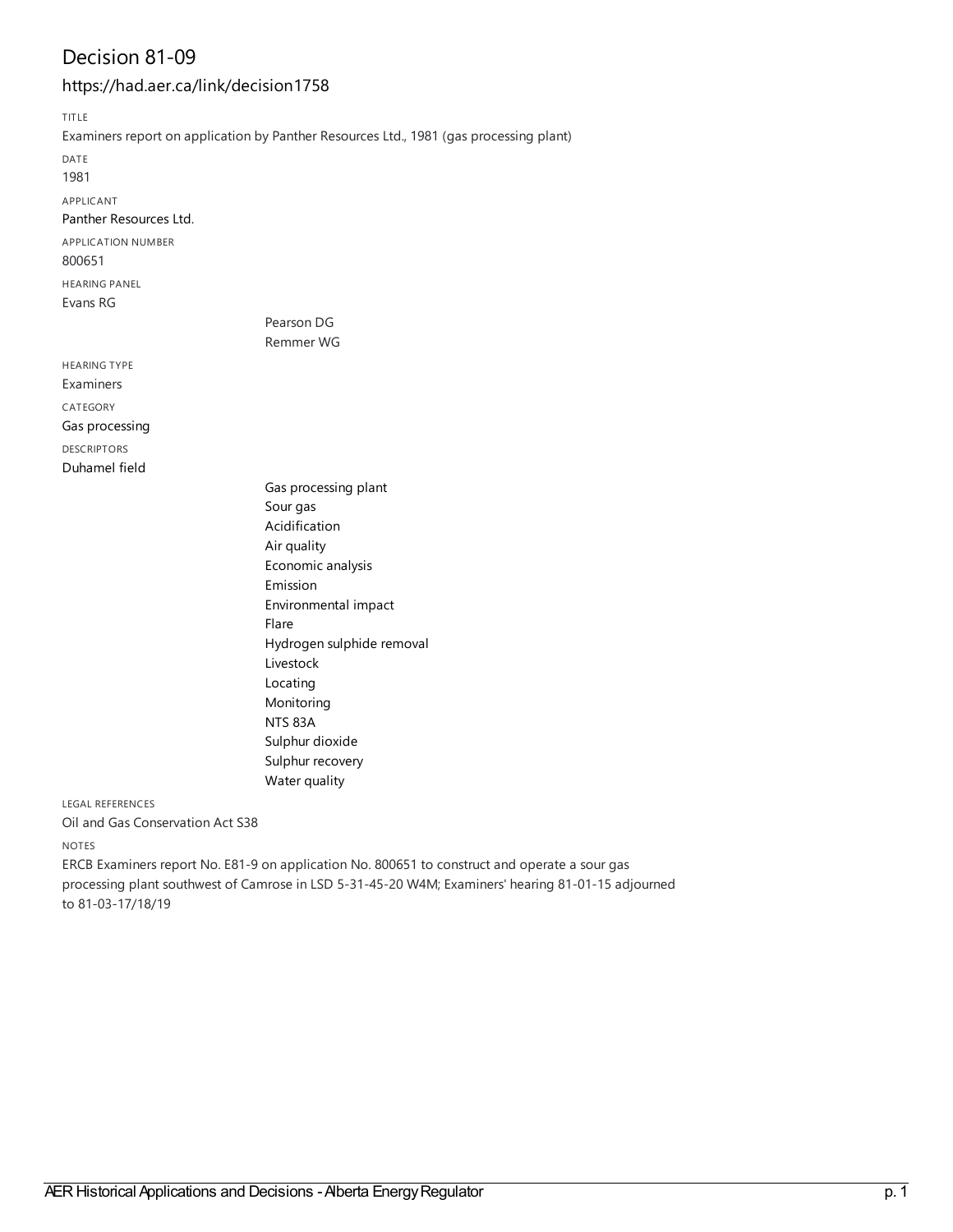County of Camrose No.22 Cordes, K. Calvin, G. Noden, D. Luz, W. Klapstein, W. Sauer, J. Sauer, K. Weyhausen, H. Weyga Farming Ltd. Watterodt, T. Watterodt, W. Watterodt, M. Schroeder, D. Schroeder, K. Schroeder, P. Schroeder, H. Graefin Von Helldorf, V. Schroeser, I. Baumgarten, E. Braim, B. Krangnes, D. Snider, R. Tate, R.

### Decision E57-(P.081)

#### <https://had.aer.ca/link/decision287>

TITLE

Examiners report on application by Mobil Oil Canada Ltd., 1957 (scheme to dispose of water by injection into Socony-Duhamel No. 20-3 well and Socony-Duhamel No. 29-15 well) DATE 1957 APPLICANT Mobil Oil [Canada](https://had.aer.ca/list?q=name%253A%2522Mobil%20Oil%20Canada%20Ltd.%2522&p=1&ps=&sort=title_sort%20asc) Ltd. HEARING PANEL King RH MacLeod NA HEARING TYPE Examiners CATEGORY Water [disposal](https://had.aer.ca/list?q=topic%253A%2522Water%20disposal%2522&p=1&ps=&sort=title_sort%20asc) DESCRIPTORS [Duhamel](https://had.aer.ca/list?q=topic%253A%2522Duhamel%20field%2522&p=1&ps=&sort=title_sort%20asc) field Water [disposal](https://had.aer.ca/list?q=topic%253A%2522Water%20disposal%2522&p=1&ps=&sort=title_sort%20asc) NOTES Examiners report on application by Mobil Oil of Canada Ltd. to dispose of water by injection into Socony-Duhamel No. 20-3 well and Socony-Duhamel No. 29-15 well.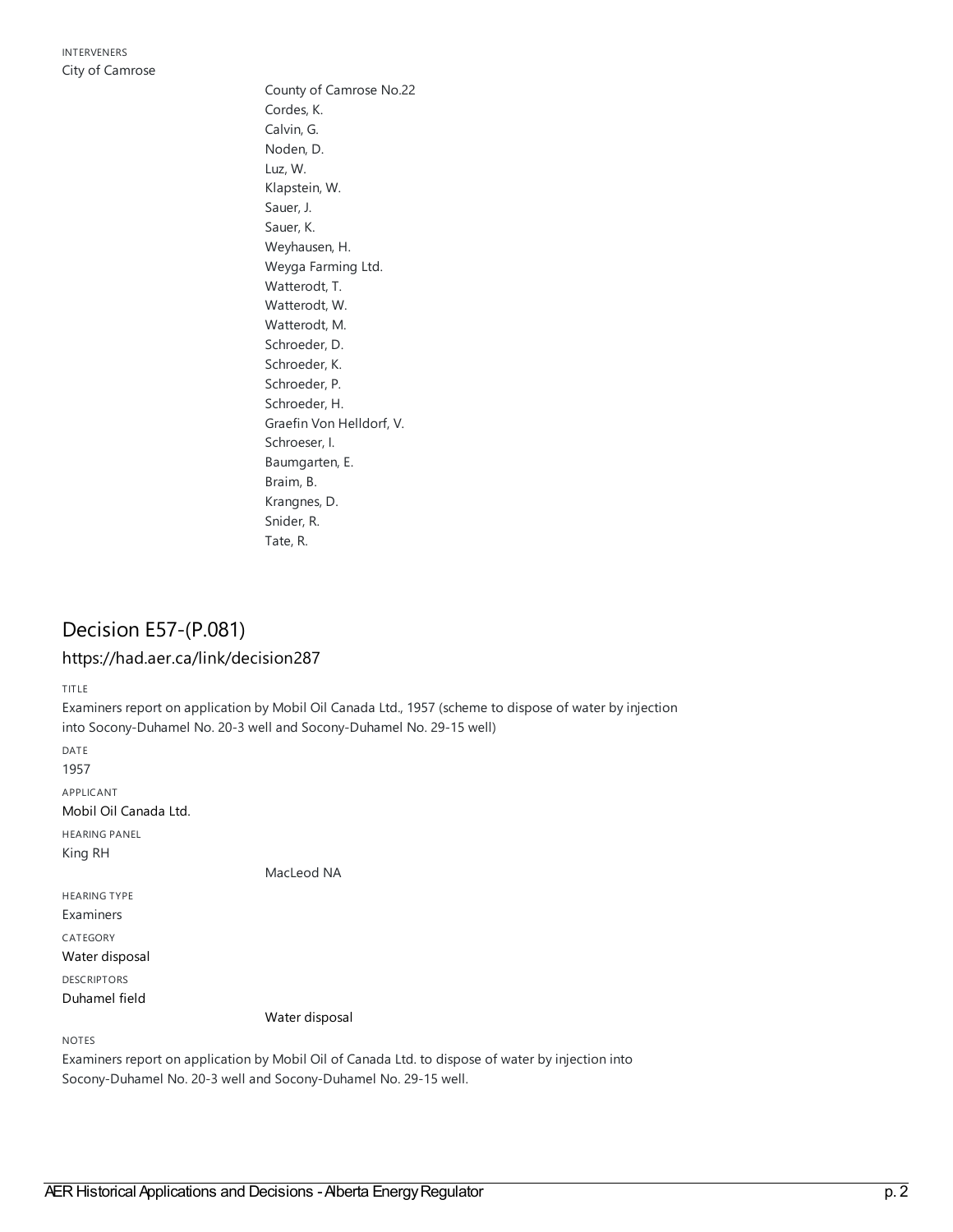# Decision E58-(p.167)

#### <https://had.aer.ca/link/decision346>

TITLE

Examiners report on inquiry into disposal of water at Mobil Oil Flint No. 1 battery, 1958

DATE

1958

APPLICANT

Energy Resources [Conservation](https://had.aer.ca/list?q=name%253A%2522Energy%20Resources%20Conservation%20Board%2522&p=1&ps=&sort=title_sort%20asc) Board

HEARING PANEL

King RH

Macleod NA

HEARING TYPE Examiners CATEGORY Inquiry - Water [disposal](https://had.aer.ca/list?q=topic%253A%2522Inquiry%20-%20Water%20disposal%2522&p=1&ps=&sort=title_sort%20asc) DESCRIPTORS

[Inquiry](https://had.aer.ca/list?q=topic%253A%2522Inquiry%2522&p=1&ps=&sort=title_sort%20asc)

| Water disposal |
|----------------|
| Duhamel field  |
| Battery        |

NOTES

Examiners report on inquiry into excessive water disposal at the Mobil Oil flint no.1 battery in January, 1958; examiners recommended prohibiting surface water disposal for a period of time equal to one and one half times the period it would take to dispose of the excessive barrels.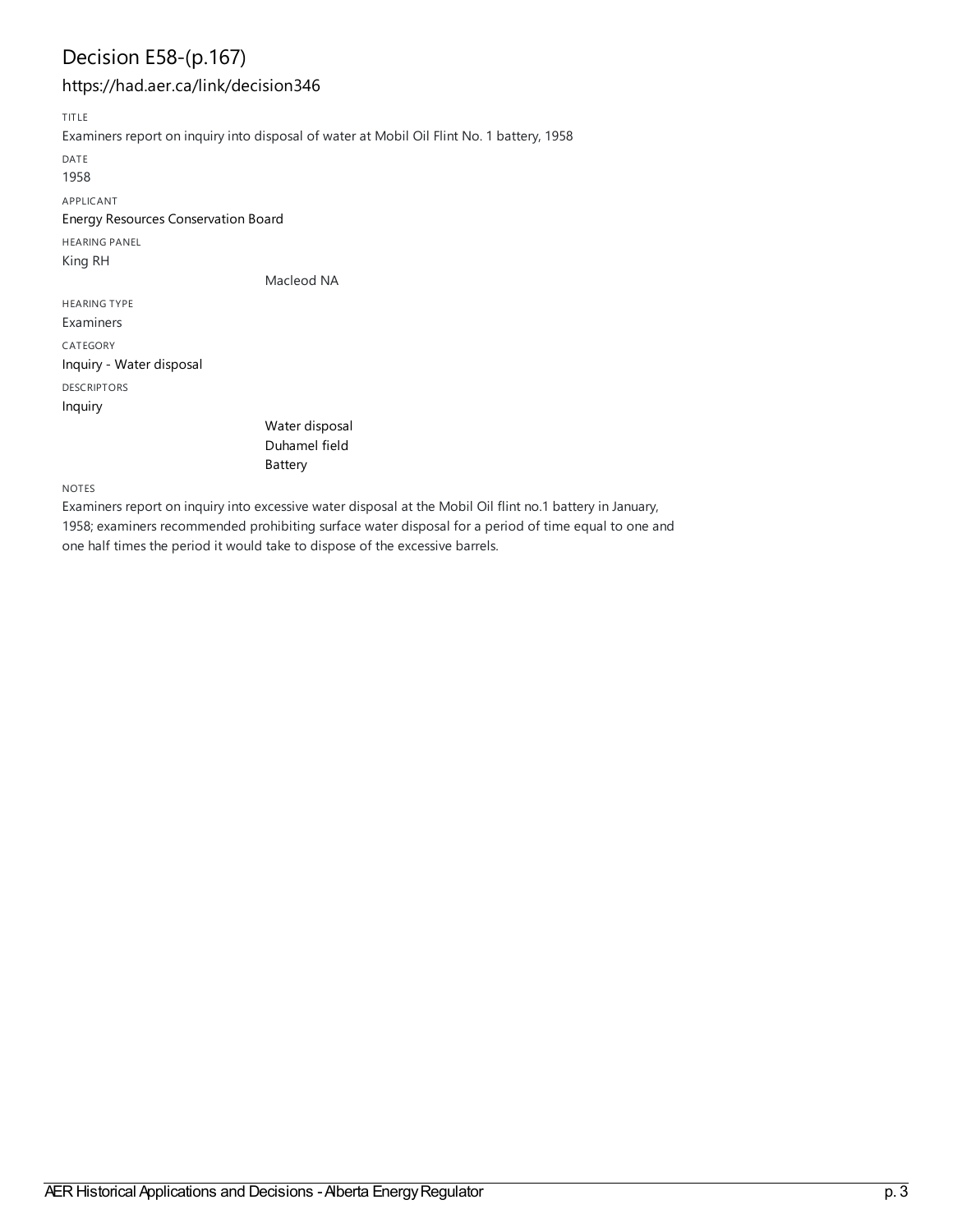# Decision E69-(p.134)

#### <https://had.aer.ca/link/decision1662>

TITLE

Examiners report on application by Michigan Wisconsin Pipe Line Company, 1969 (special drilling spacing unit Duhamel field) DATE 1969 APPLICANT Michigan [Wisconsin](https://had.aer.ca/list?q=name%253A%2522Michigan%20Wisconsin%20Pipe%20Line%20Company%2522&p=1&ps=&sort=title_sort%20asc) Pipe Line Company APPLICATION NUMBER 4527 HEARING PANEL Strom NA Bellows LA HEARING TYPE Examiners CATEGORY [Spacing](https://had.aer.ca/list?q=topic%253A%2522Spacing%2522&p=1&ps=&sort=title_sort%20asc) DESCRIPTORS Drilling [spacing](https://had.aer.ca/list?q=topic%253A%2522Drilling%20spacing%20unit%2522&p=1&ps=&sort=title_sort%20asc) unit [Duhamel](https://had.aer.ca/list?q=topic%253A%2522Duhamel%20field%2522&p=1&ps=&sort=title_sort%20asc) field Oil [producing](https://had.aer.ca/list?q=topic%253A%2522Oil%20producing%2522&p=1&ps=&sort=title_sort%20asc) [Nisku](https://had.aer.ca/list?q=topic%253A%2522Nisku%20Fm%2522&p=1&ps=&sort=title_sort%20asc) Fm [Leduc](https://had.aer.ca/list?q=topic%253A%2522Leduc%20Fm%2522&p=1&ps=&sort=title_sort%20asc) Fm [Target](https://had.aer.ca/list?q=topic%253A%2522Target%20area%2522&p=1&ps=&sort=title_sort%20asc) area NOTES ERCB Examiners report on application No. 4527 by Michigan Wisconsin pipe line Company for the

establishment of special drilling spacing unit for the production of oil from the Nisku and Leduc formations. INTERVENERS Mobil Oil Canda, Ltd. APPROVAL Denied

era<br>AER Historical Applications and Decisions - Alberta Energy Regulator p. 4